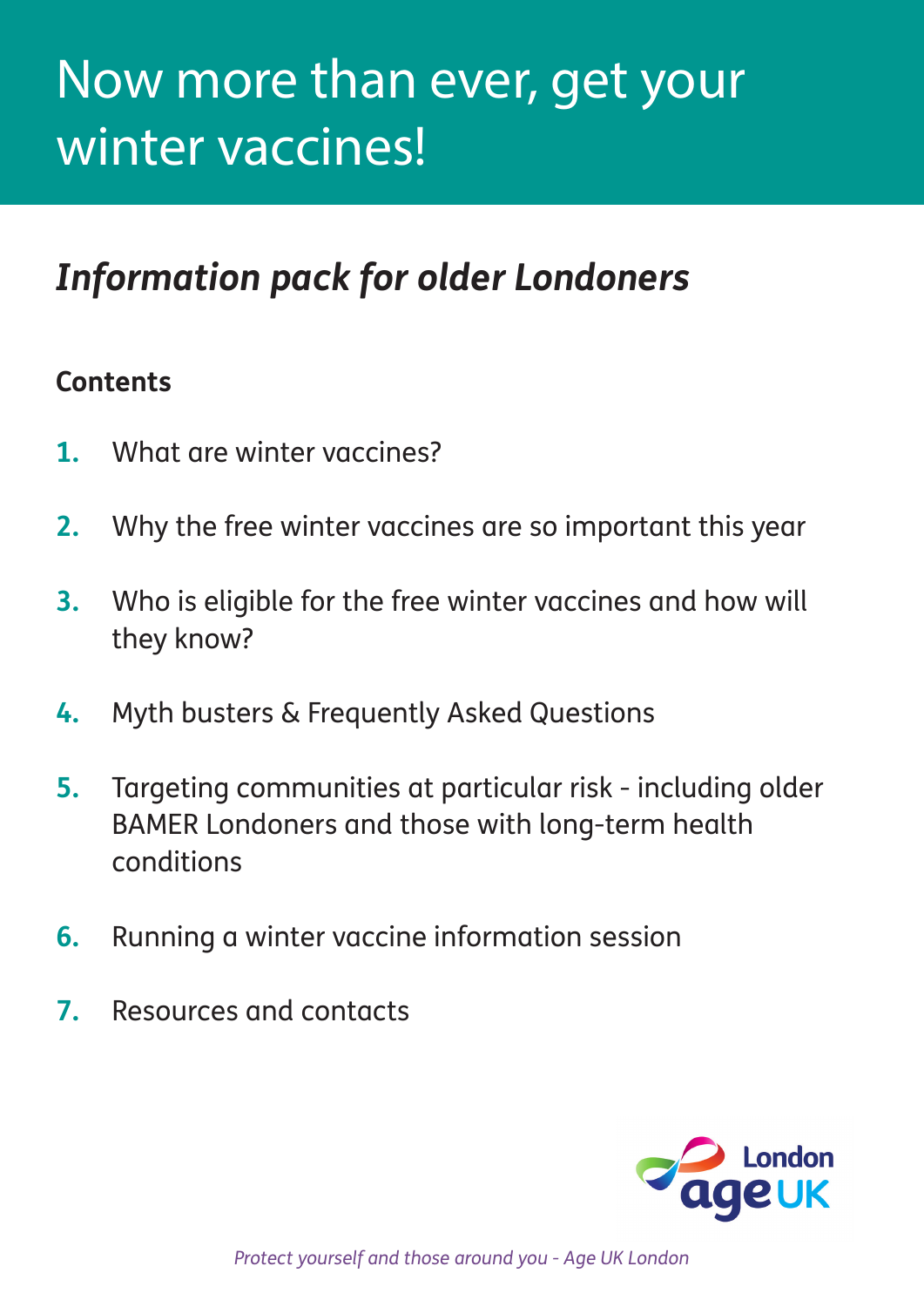#### **Vaccines**

Vaccines are the most effective way to prevent infectious diseases as they teach our immune system how to recognise and fight viruses. During the coming winter, the NHS is concerned about the spread of flu as well as Covid-19 and we have vaccines for both of these dangerous viruses.

We are all aware of the dangers of Covid-19 but we must not forget that flu is also a very dangerous virus that kills thousands of people a year and complications from flu can include pneumonia, inflammation of the heart, brain or muscle tissues, as well as multi-organ failure.

Being vaccinated against both viruses will not only help to protect yourself and those around you from lu and Covid-19, but will help protect everyone from a potentially devastating double threat this winter.

#### **Flu vaccine**

You need to have a flu vaccination every year as the antibodies that protect you from flu decline over time, and flu strains may change from year to year. It can take up to two weeks for your immunity to build up fully after you have had your winter vaccines. Therefore, you are not protected immediately and should continue to be careful following your jabs.

#### **Booster Covid-19**

A booster vaccine is strongly recommended in order to give longer-lasting protection. This will help to ensure that people at higher risk from coronavirus, who were prioritised at the start of the vaccine programme, have enough protection and may offer extra protection against variants that have resistance to existing vaccines.

The flu jab and Covid-19 booster vaccine can be offered at the same appointment, depending on when you had your second Covid-19 vaccine.

Most adults can have the winter vaccines but if you suffer from allergic reactions please do inform your GP or pharmacist before you take up the offer.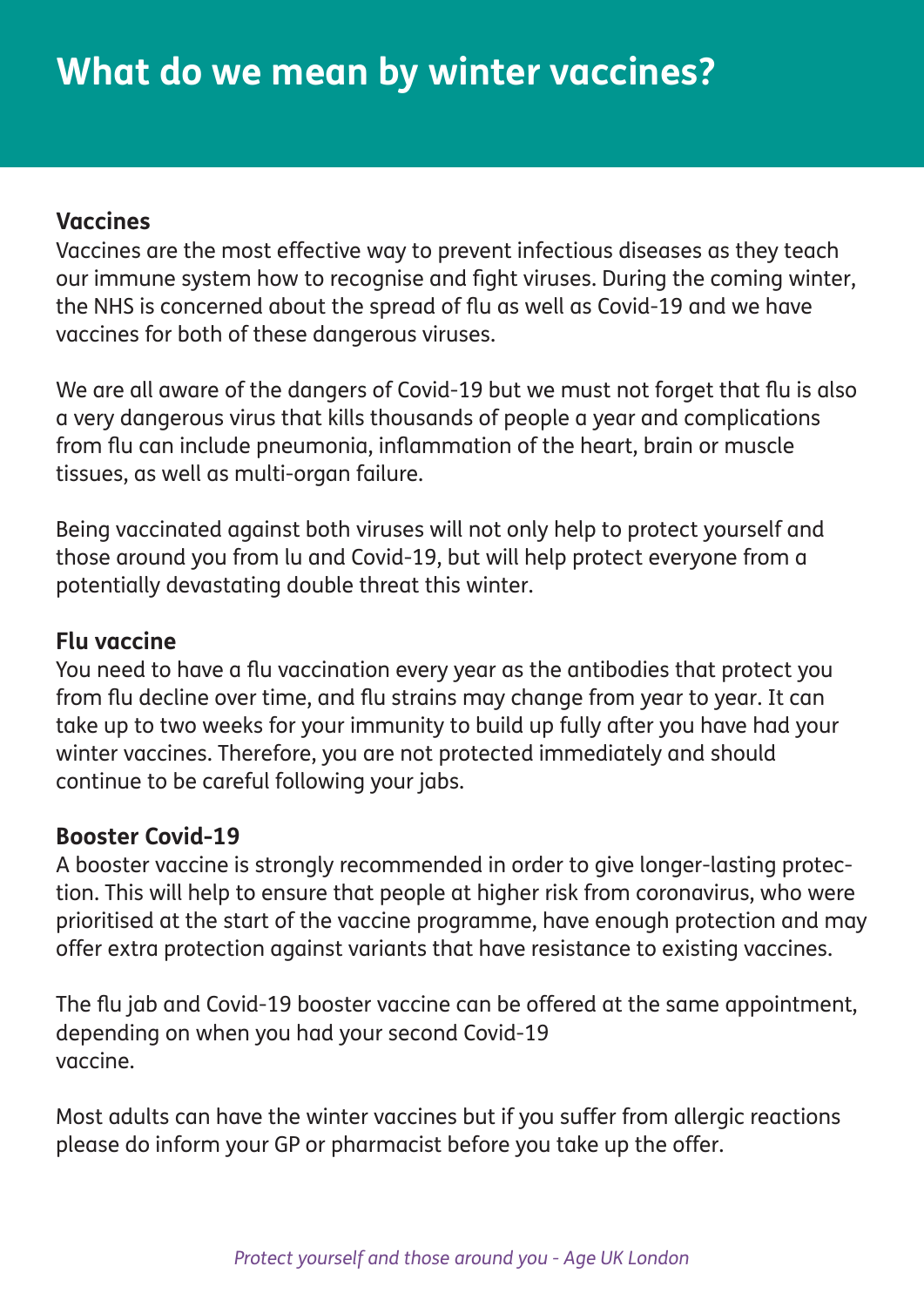#### **Catching flu and Covid-19 - risks**

It is likely that flu viruses as well as the virus that causes Covid-19 will both be circulating this winter. Catching flu and Covid-19 seriously increases the risk of being hospitalised, ending up in intensive care or even dying. This is particularly the case for those with long-term conditions and older Londoners from BAMER communities - who experienced worse health outcomes from Covid-19. Taking up the offer of the free winter vaccines will protect you and those around you and ensure immunity for those most at risk.

There are concerns that flu levels could be high this winter. Thanks to social distancing and other measures taken to stop the spread of Covid-19, flu levels were extremely low last winter. As a result, it is expected people will have a lower level of immunity against the flu this winter.

Vaccines have been shown to reduce the risk of illness, hospitalisation, and death. They are also an important preventative tool for people with chronic health conditions. Getting your winter vaccines can prevent thousands of doctor's visits and save healthcare resources for the care of patients with other critical illnesses.

#### **Vaccines work**

The UK Covid-19 vaccination programme has so far prevented an estimated 24m Covid infections and 112,000 deaths but as Professor Jonathan Van-Tam, (England's Deputy Chief Medical Officer) warned on 14th September, 2021, *"This pandemic is still active".* After clean water, vaccinations are the most important thing we can do to protect ourselves against ill health and have almost wiped out deadly diseases like smallpox, polio and tetanus.

#### **Symptoms**

The viruses that cause both the seasonal flu and Covid-19 **spread in similar ways**, mainly from person to person through respiratory droplets. Symptoms such as fever and body aches are similar in both Covid-19 and the seasonal flu. Therefore, it is important that everyone and particularly those most at risk from both flu and Covid-19, take up the offer of the free winter vaccines if they are eligible.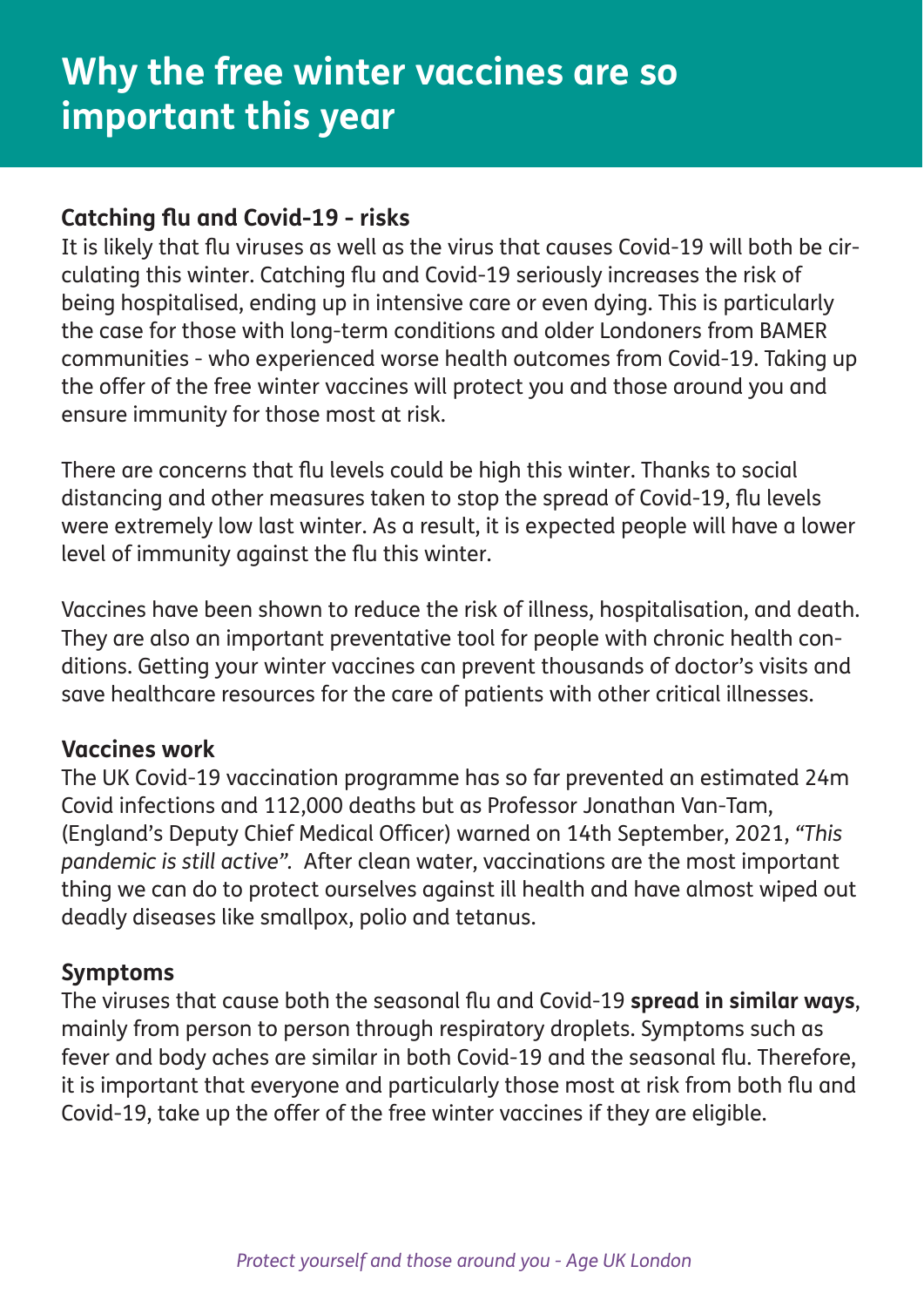#### **Flu vaccine**

You may be offered an appointment at your GP surgery or at your local pharmacy or at a community venue in your area. You can go into your pharmacy and book the flu vaccine yourself. You can find your local pharmacist using this website.

#### **Covid-19 vaccine**

Everyone aged 16+ is eligible for a covid vaccine and can either:

- Book online for an appointment at a vaccination centre or pharmacy
- Find a walk-in vaccination centre without needing an appointment
- Book an appointment with the GP

If you cannot book online, telephone 119 free of charge. You can speak to a translator if you need to or textphone 18001 119 or NHS 119 BSL interpreter service.

**You do not need to be registered with a GP or have an NHS number to get a Covid-19 vaccine.** However, you cannot use the standard online national booking system and will need to attend a walk-in service. You cannot be refused a vaccine if you are not registered with a GP. Registering with a GP is an important thing to do as it allows you access healthcare services, but you should not be turned away from a walk-in site.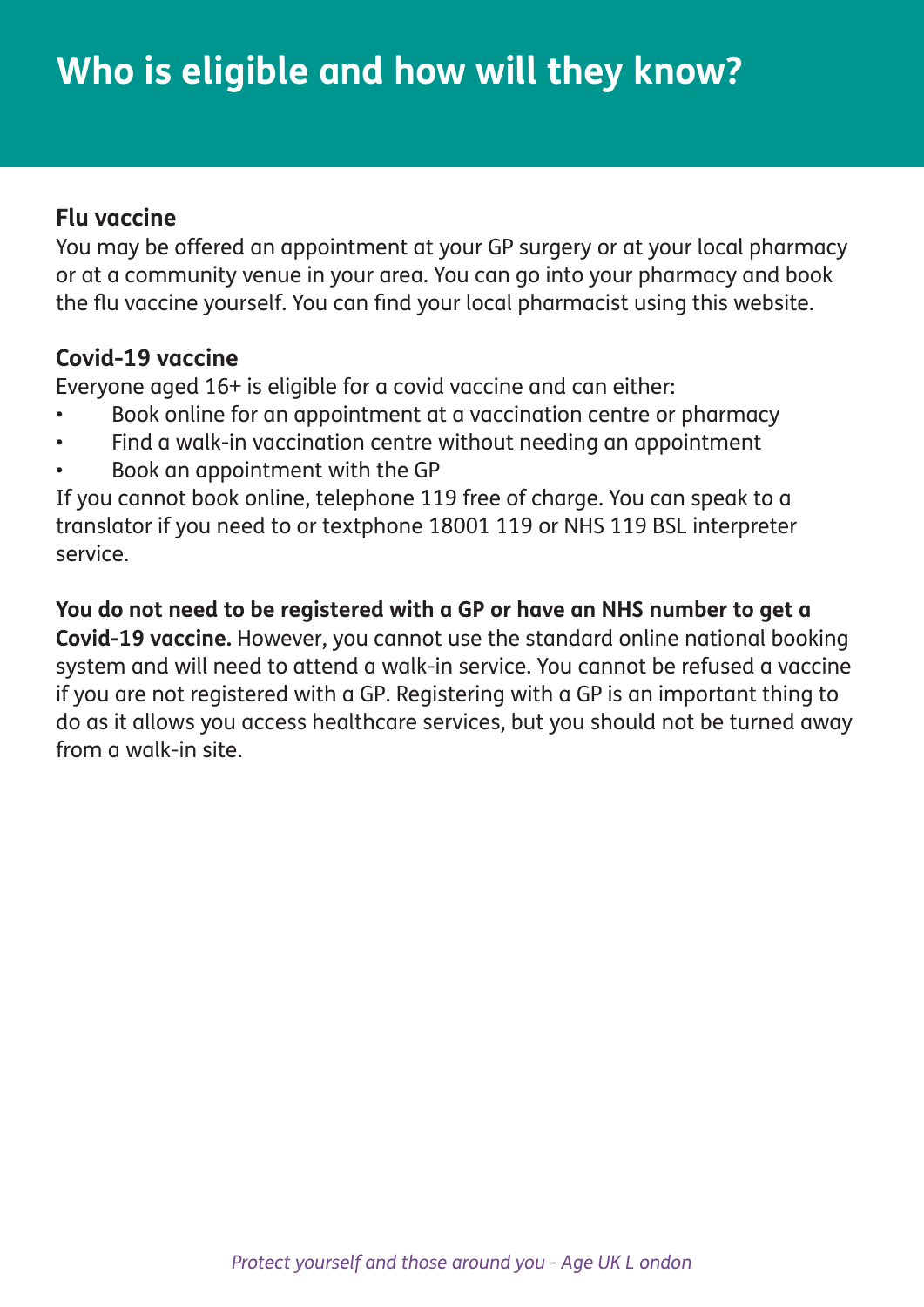#### **Myth 1 Flu is just a bad cold**

A bad bout of flu is much worse than a heavy cold. If you get complications caused by flu, you could become seriously ill, have to go to hospital, and may get pneumonia, organ failure or it could lead to death.

#### **Myth 2 You can catch the flu or Covid-19 from the vaccines**

Neither of the injected vaccines given to adults contain active viruses so they cannot transmit infection and so **it cannot give you flu or Covid-19.** Your arm may feel a bit sore where you were injected, and some people get a slight temperature and aching muscles for a couple of days afterwards. More serious reactions are rare.

#### **Myth 3 Flu can be treated with antibiotics**

Viruses cause flu. Antibiotics only work against bacteria. A bacterial infection may occur because of having the flu, in which case you may be given antibiotics to treat that infection, this will not protect against the flu.

#### **Myth 4 You do not need to get the flu jab every year**

The viruses that cause flu changes (mutates), so you need vaccination that matches the new viruses each year.

#### **Myth 5 I have had the flu so it is too late to be vaccinated**

As flu is caused by several viruses, the immunity you naturally developed will only protect you against one of them. You could catch another strain.

#### **Myth 6 Healthy people do not need to be vaccinated**

While it is especially important for people who have a long-term condition or chronic illness to get the flu jab, everyone benefits from being vaccinated. In addition, it is free if you are 50 years and over, and as we age our natural immunity weakens increasing vulnerability to viruses.

#### **Myth 7 Getting the flu jab is all you need to protect yourself**

Do not forget to wash your hands frequently with soap and water for at least 20 seconds and try to avoid contact with people who have the flu. This is particularly important in the context of Covid-19.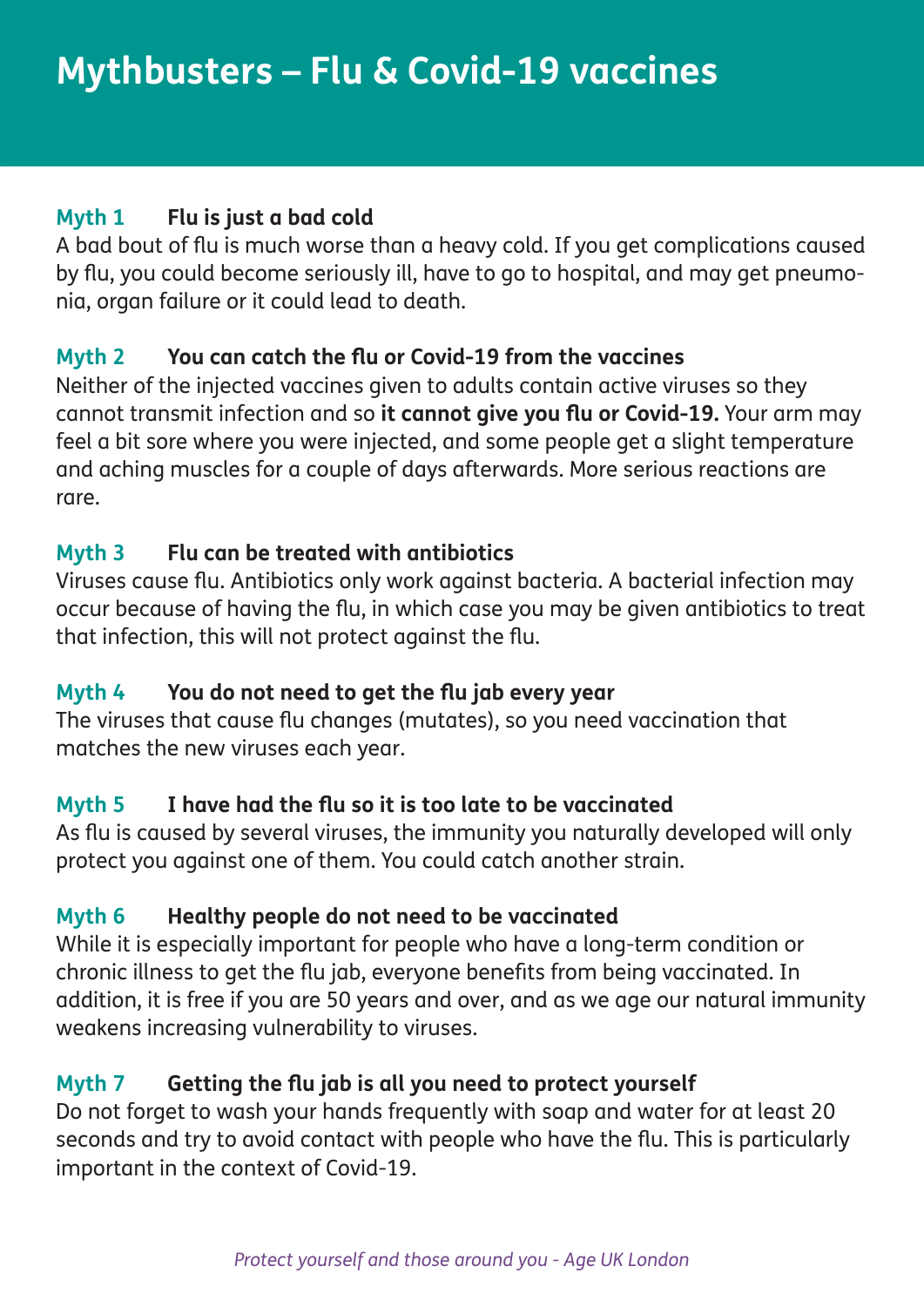#### **Myth 8 I don't have any symptoms, so even if I have Covid-19 I won't give it to anyone else**

Wrong. People who never get symptoms from Covid-19 may be less infectious than people who get symptoms, but they can still pass on the virus. In addition, the highest rate of infection transmission from those who do develop symptoms is the day or two before they start feeling ill.

#### **Myth 9 I won't pick up or transmit the Covid-19 virus because I am fully vaccinated**

This is not true. The Covid-19 vaccines are between 65-95% effective at preventing symptomatic disease from the Delt variant of COVID-19 (the dominant strain in the UK), with higher levels of protection against hospitalisation and death. This means that some people who are double vaccinated may still catch COVID-19. While the vast majority will not needed hospitalisation, some people may still feel very unwell. Vaccination helps prevent infection and reduces transmission, but no vaccine is 100% effective and it's important you continue practising good hand hygiene.

#### **Myth 10 I have had Covid-19 already, so I do not need the vaccine**

Having had Covid-19 does give you reasonable protection from being infected again, but it is not as good as the protection you get from being vaccinated. Immunity from vaccination lasts longer and is more robust to new variants. If you have already had Covid-19 then vaccination gives your existing immunity an extra strong boost. The best immunity we see now is in people who are fully vaccinated after having had Covid-19.

#### **Myth 11 I have a good immune system so I do not need the vaccine**

Previously healthy people can still get very sick with Covid-19, including ending up in hospital and dying. We also know that a small number of people end up with long Covid-19, even with a mild initial illness. In addition, it is not just about you, we can all come into contact with vulnerable people, friends and family, in the supermarket, on public transport, visiting family or at the pub. We owe it to them to try to avoid being infected ourselves.

#### **Myth 12 This wave will be the last**

Things are unpredictable and infections may rise again as we go into autumn and winter. "*The UK Covid 19 Vaccination programme has so far prevented estimated 24m Covid infections and 112,000 deaths* but warned, *"This pandemic is still active".*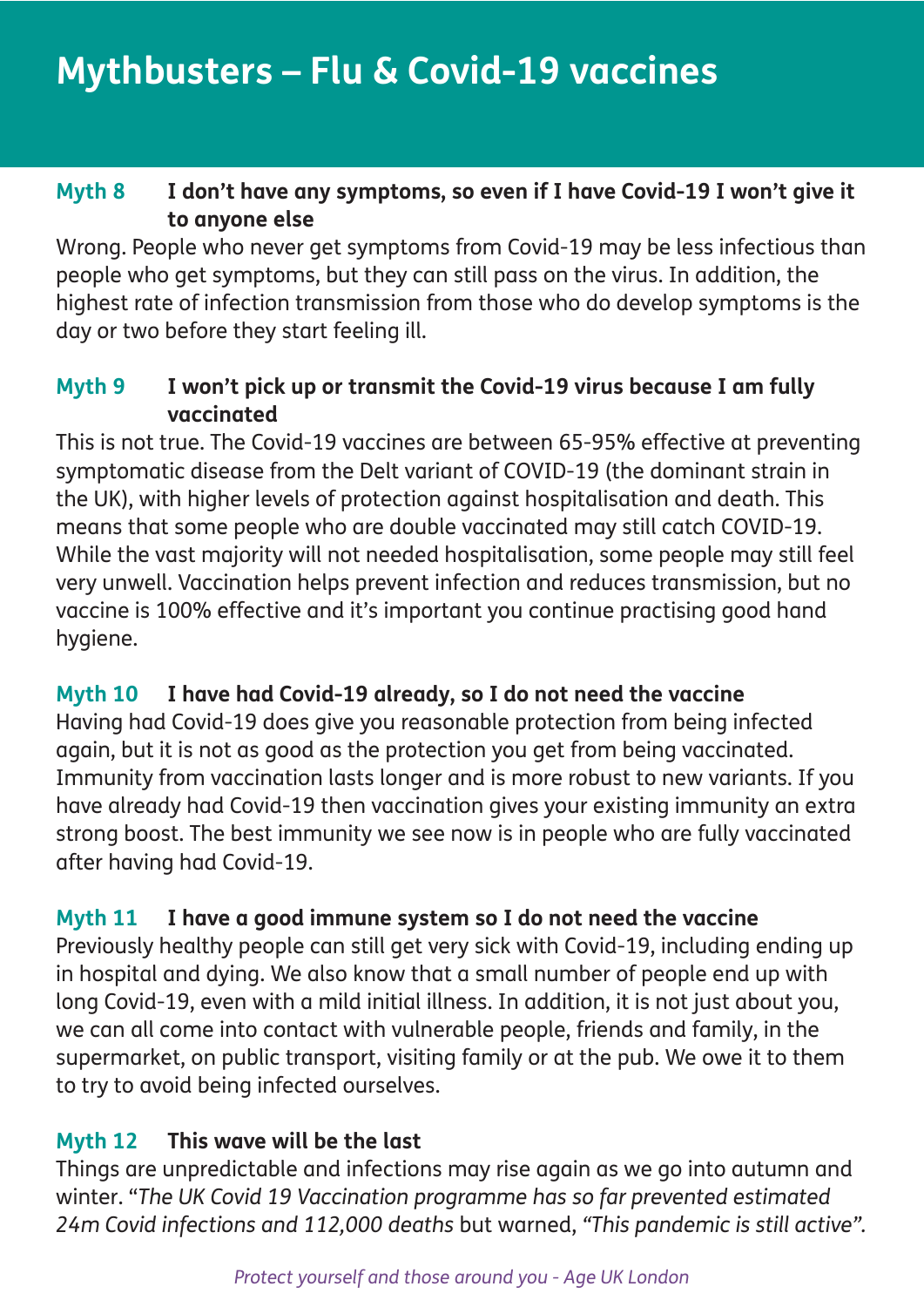#### **Are the winter vaccines safe?**

Yes both the flu vaccine and the Covid-19 booster are safe and have been approved by the Medicines & Healthcare products Regulatory Agency (MHRA) in the UK. You cannot get coronavirus or flu from the winter vaccines.

#### **How well does the flu vaccine work?**

Usually flu vaccination reduces the risk of flu illness by up to 60%. The flu vaccine is never 100% effective in preventing flu. However, it drastically reduces your chances of getting it (and passing it on to others), and it lessens the severity of symptoms if you are infected with the virus.

#### **Where can I get my winter vaccinations?**

At a GP surgery or pharmacy, hospital hubs or vaccination centre in the community. Health professionals may vaccinate care home staff and residents on-site. See Section 3,'Who is eligible, where and when'.

#### **Do the winter vaccines cause serious side effects?**

Mild side effects, such as soreness and aching muscles are not uncommon, but these are far less serious than the effects of contracting either the flu or Covid-19.

#### **Can I just walk into a pharmacy and ask for my free winter vaccines?**

If you are eligible, you can walk in to pharmacies and get the flu vaccine and/or the Covid-19 vaccine booster

Although, it is advised that you book an appointment for your Covid-19 booster.

#### **Do I have to have a flu vaccine every year?**

Each year, public health experts research which flu strains are most likely to be circulating. The strains that make up the annual flu vaccine each year may change. In addition, studies have shown that the body's ability to fight off the flu after a vaccine wanes over time, so that is another reason why you need a vaccine each year.

#### **What if you have put off the flu vaccine until December, or even later?**

It is never too late to get the vaccine to protect yourself and those around you, but the earlier you get your flu vaccine the better protected you will be as we go in to winter so book with visit your GP or pharmacist as soon as you can.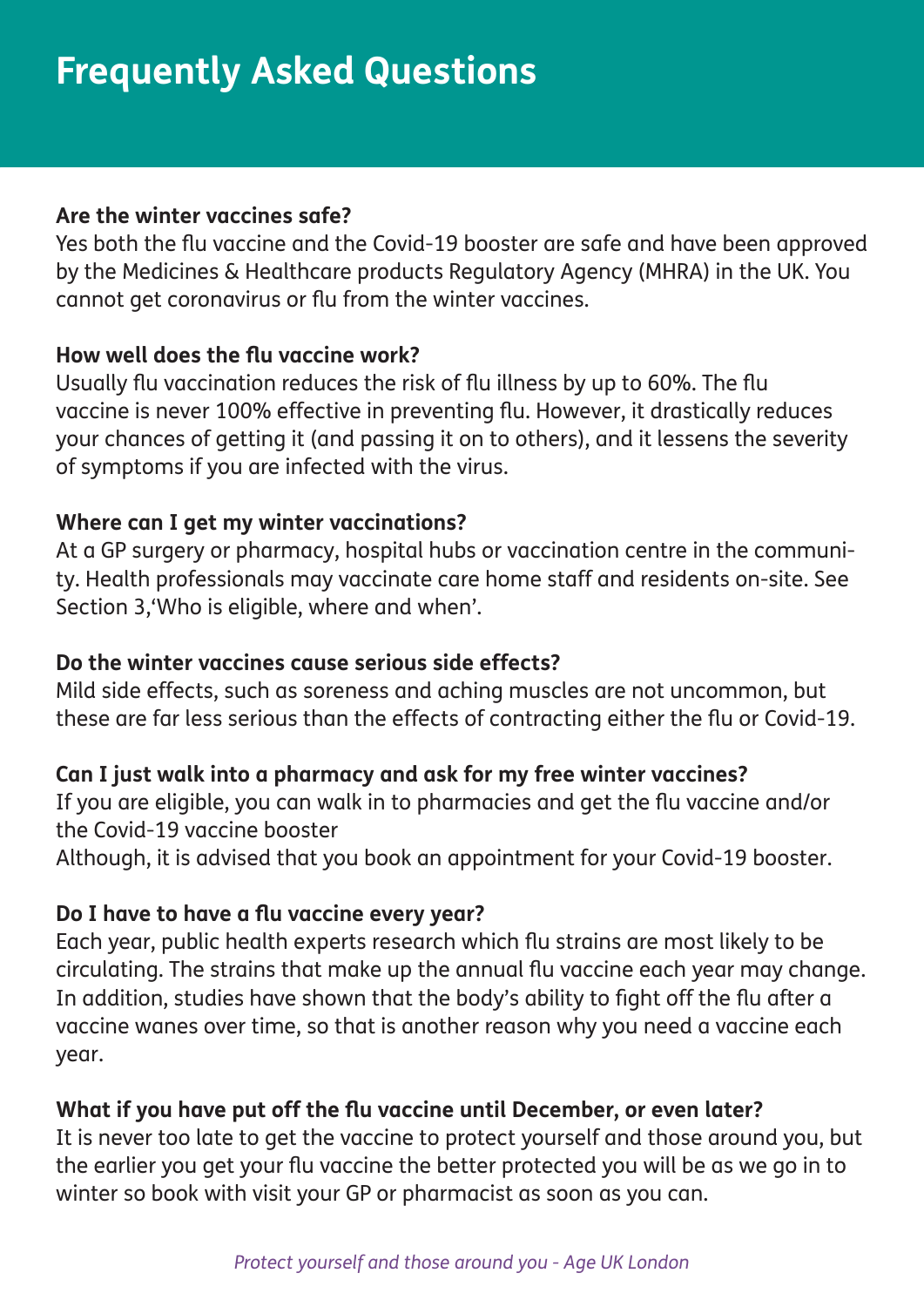## **Why do we need to target particular communities?**

Research has shown evidence of low uptake of both the free flu vaccine and the Covid-19 vaccine in some ethnic groups in the UK. There is also a growing body of evidence showing that the pandemic has not affected all communities equally, with some communities being more affected.

Older adults with long-term conditions from BAMER (Black, Asian and Minority Ethnic and Refugee) communities have been hit particularly hard.

Hence, we need to ensure that they have information and access to the free winter vaccination program in the context of the heightened risk and impact of Covid-19.

#### **Getting the message out**

- Many older adults are not online and rely on their community groups, health groups and faith groups for support and advice. By working with trusted voices within targeted communities, it is possible to get the message out and encourage people to take up winter vaccines.
- Information on winter vaccines in a range of community languages.
- It is important to develop a respectful partnership as many small community groups are volunteer-led and run and will not have much resources or time to help promote the winter vaccines.
- Offer to write a winter vaccine article for a community newsletter.
- Offer to speak at a community event on the benefits of vaccinations, e.g. community centres, pensioners forums, Ethnic Elders groups, local faith and interfaith groups, diabetes groups, MS Societies.
- Offer to provide marketing materials, i.e. posters.
- Offer to send winter vaccine toolkits to community leaders.
- Work with a community organisation to put a case study together.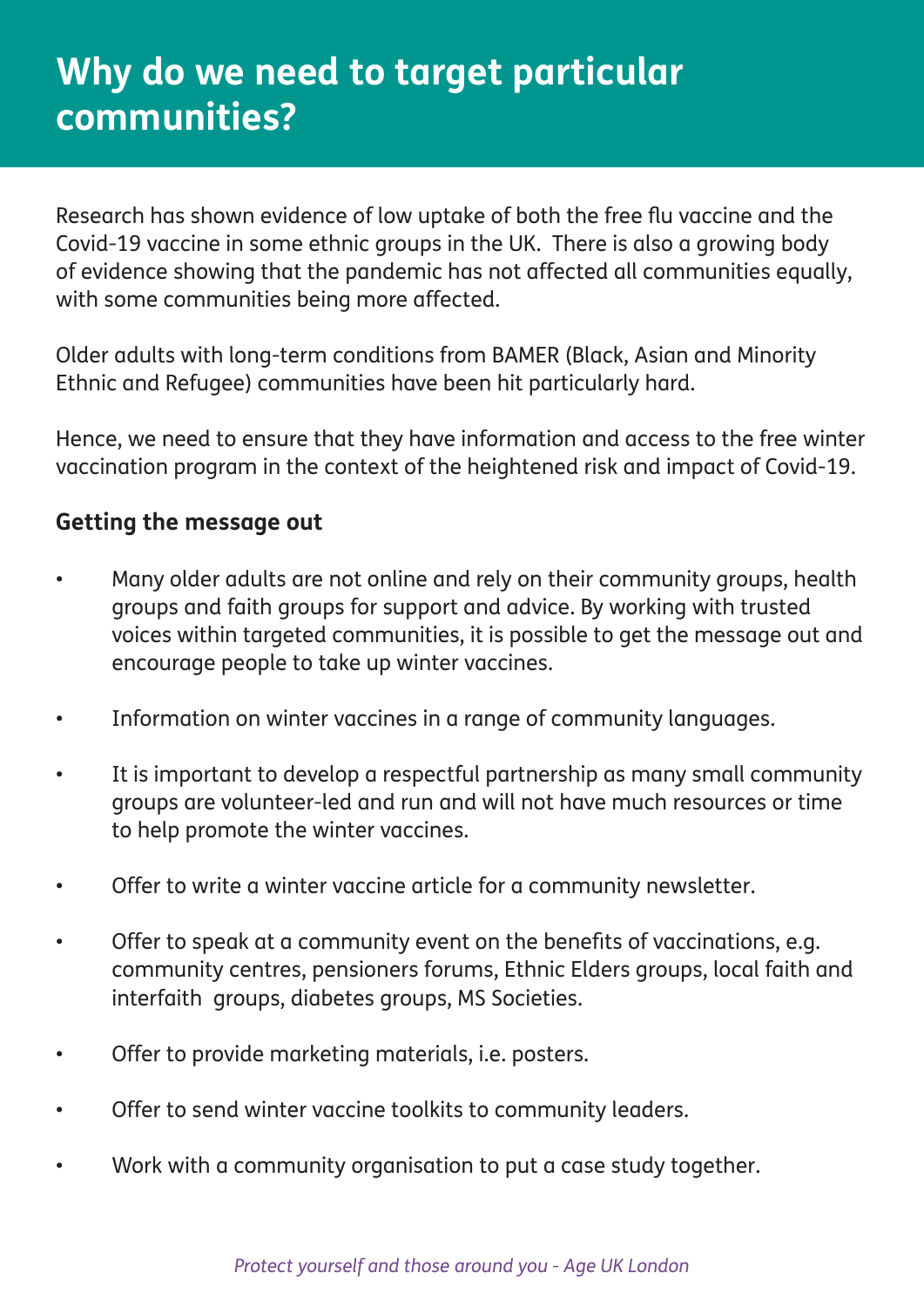Below is a suggested format for running a local information session to promote the winter vaccines.

#### **Introduction (5 minutes) - see toolkit**

- Covid-19 and flu are serious health hazards especially for people with longterm conditions and can affect you and those around you.
- It is likely that both the flu virus and the Covid-19 virus will both be circulating. Both of these viruses have **similar symptoms** and they also spread in a **similar way** through respiratory droplets.
- London has the lowest flu vaccine and Covid-19 vaccine uptake across the country.

#### **Icebreaker (10–15 minutes) depending on numbers**

- Who do you think is eligible to get a free winter vaccine?
- Refer to the toolkit and the expansion of the flu vaccine program again this year as well as the Covid-19 vaccine booster program.
- Have a virtual show of hands for who has already had their winter vaccines?
- Discuss apprehension of those that shielded last winter.
- Discussion on above build on positive stories from participants.

#### **Background to winter viruses and winter vaccines (15 minutes)**

- What are the winter vaccines? Refer to sections in the toolkit.
- Benefits of the winter vaccines especially during Covid 19 refer to sections in the toolkit
- Myth busters re flu and Covid and the vaccines raise each myth and discuss.

#### **Resources (5-10 minutes)**

Refer to sections of the toolkit and the poster from Age UK London.

#### **Next steps (5-10 minutes)**

Ask participants how they can promote the free winter vaccines through their communities and networks.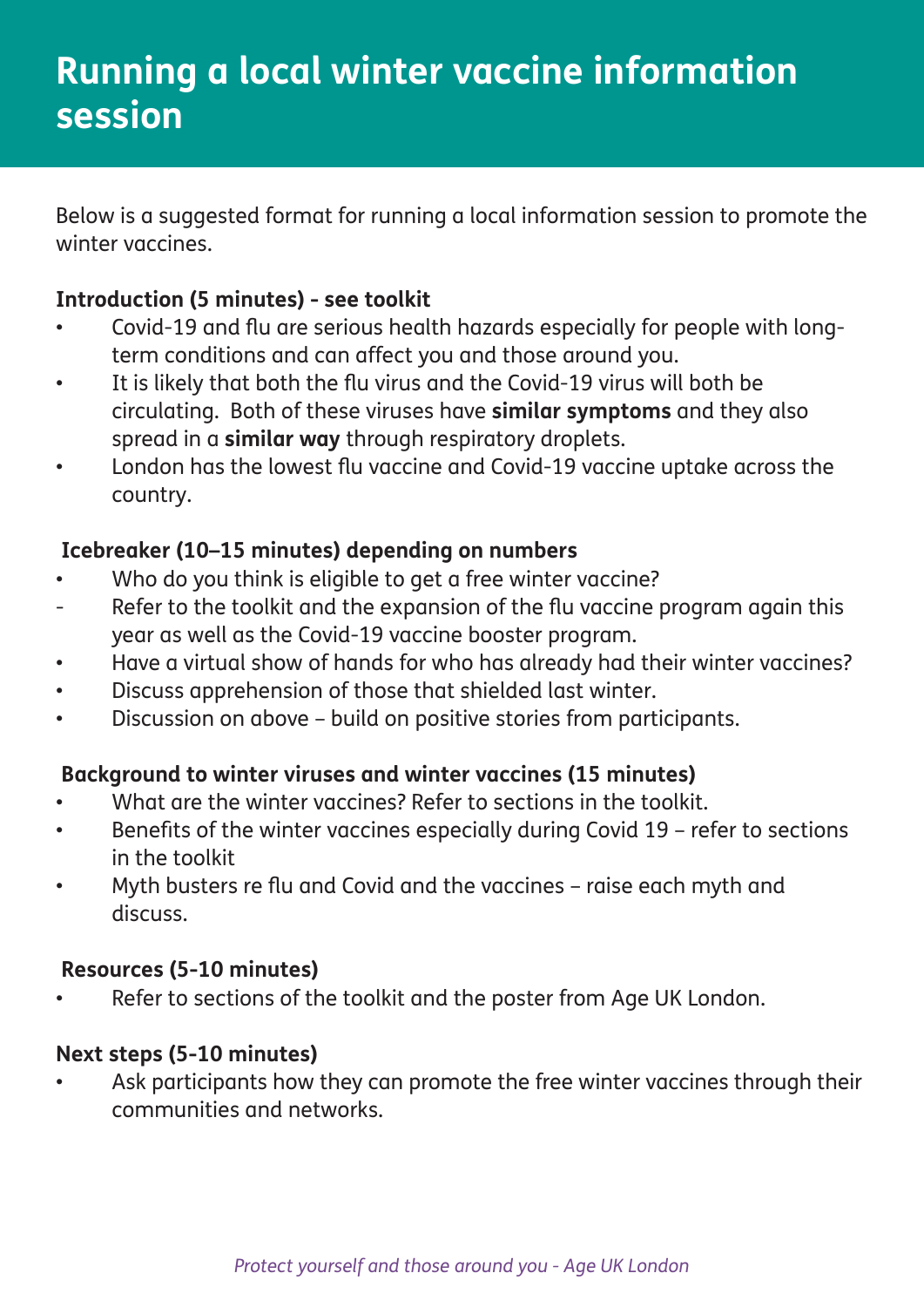#### **Before the event**

- Have a simple programme or agenda so everyone knows what to expect email this to participants.
- Give clear guidance on how to join the online meeting.
- Ask each attendee if they have any accessibility needs.
- Think about timing of the event and the length of the event more than 1.5 hours is too much.

#### **Content of the event**

- Use the winter vaccine toolkit to devise a simple programme.
- Share web links to the winter vaccine toolkit and have copies available online and also available to post out to attendees.
- Explain where all the web links are on the Age UK London website so they can be shared.
- Demonstrate and discuss the marketing materials e.g. posters, social.
- Follow up the online session with a thank you email enclosing all links.
- Email attendees a list of evaluation questions that they can easily reply to. Do not send a word document that cannot be edited or reformatted. Ask questions such as :

-Was the information useful?

-How will they share the information in their communities and networks? -What other actions they can take to promote winter vaccines

#### **Getting people to come along**

- Use Age UK London winter vaccine poster that can be emailed and/or put up in the community e.g. local community centres, community noticeboards, surgeries, places of worship.
- Set up an event page on Facebook or use Eventbrite to send out invitations via email.
- Do not forget to provide contact details so people can ask for more information.

#### **After the event**

• Ask attendees to follow Age UK London on social media so we can share your story and good practice with others across London.